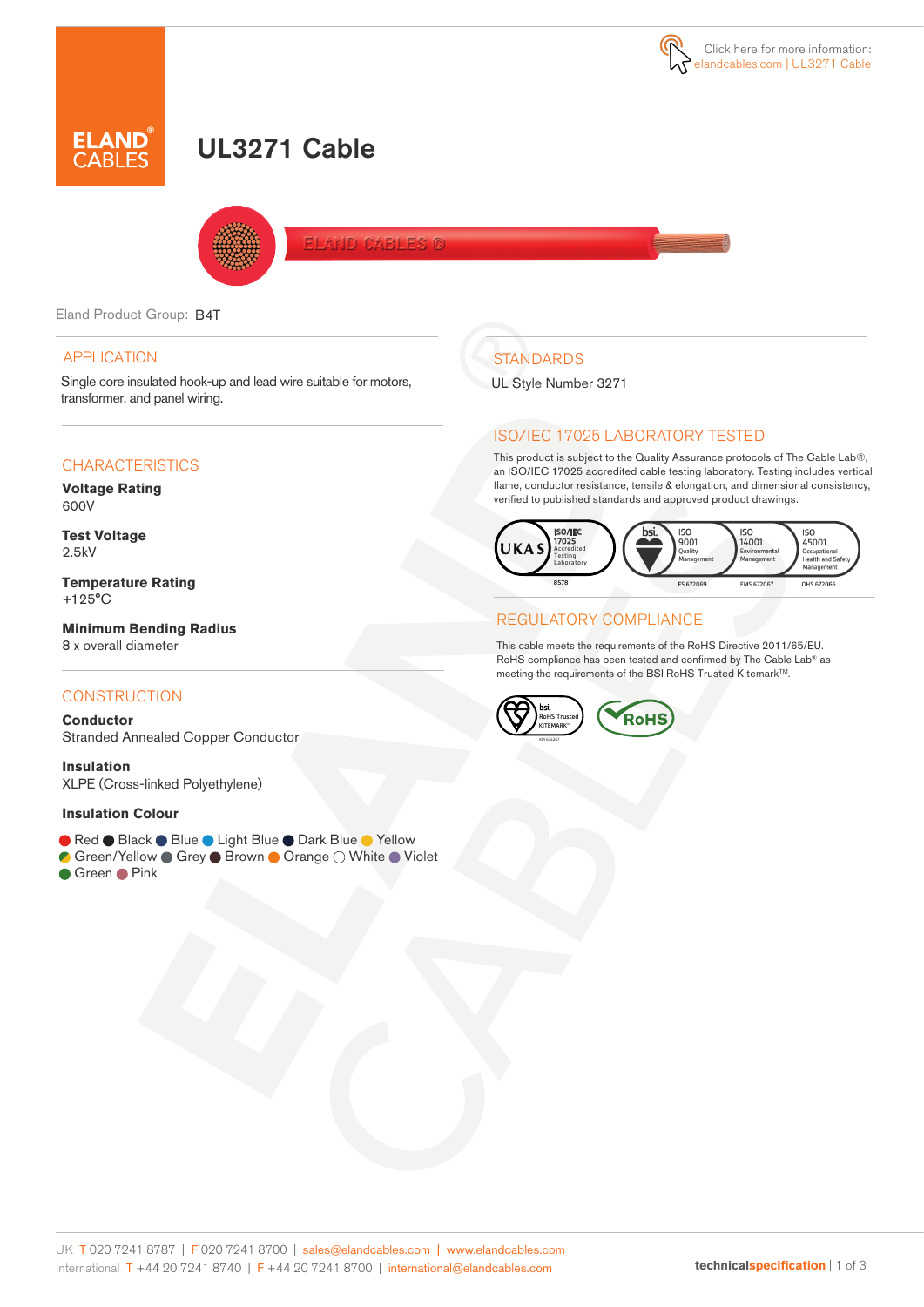

## DIMENSIONS

| ELAND PART NO. | NO. OF<br>CORES | NOMINAL CROSS<br><b>SECTIONAL AREA</b><br>mm <sup>2</sup> | <b>CONDUCTOR</b><br><b>NO. OF WIRES</b> | <b>APPROXIMATE</b><br>AWG | <b>NOMINAL THICKNESS</b><br>OF INSULATION<br>mm | NOMINAL OVERALL<br><b>DIAMETER</b><br>mm |
|----------------|-----------------|-----------------------------------------------------------|-----------------------------------------|---------------------------|-------------------------------------------------|------------------------------------------|
| B4T*800005     |                 | 0.5                                                       | 16                                      | 21                        | 0.78                                            | 2.39                                     |
| B4T**00075     |                 | 0.75                                                      | 26                                      | 19                        | 0.78                                            | 2.61                                     |
| B4T**0010      |                 |                                                           | 32                                      | 18                        | 0.78                                            | 2.73                                     |
| B4T**0015      |                 | 1.5                                                       | 30                                      | 16                        | 0.78                                            | 3.03                                     |
| B4T**0025      |                 | 2.5                                                       | 48                                      | 14                        | 0.78                                            | 3.43                                     |
| B4T**0040      |                 | 4                                                         | 54                                      | 12                        | 0.78                                            | 3.94                                     |
| B4T**0060      |                 | 6                                                         | 84                                      | 10                        | 0.78                                            | 4.53                                     |
| B4T**010       | 1               | 10                                                        | 134                                     | 8                         | 1.16                                            | 6.07                                     |
| B4T**016       | 1               | 16                                                        | 114                                     | 6                         | 1.16                                            | 7.04                                     |
| B4T**025       |                 | 25                                                        | 184                                     | $\overline{4}$            | 1.16                                            | 8.32                                     |
| B4T**035       |                 | 35                                                        | 288                                     | $\mathbf{2}$              | 1.16                                            | 9.82                                     |
| B4T**050       |                 | 50                                                        | 370                                     |                           | 1.41                                            | 11.33                                    |
| B4T**070       |                 | 70                                                        | 372                                     | 2/0                       | 1.41                                            | 13.45                                    |
| B4T**095       |                 | 95                                                        | 470                                     | 3/0                       | 1.41                                            | 14.77                                    |
| B4T**120       |                 | 120                                                       | 592                                     | 4/0                       | 1.41                                            | 16.23                                    |

\* Designates the sheath colour. For each Eland Cables part number replace with the colour code as listed below. e.g. B4TWH00075 = 0.75mm2 White

## COLOUR CODES

| <b>COLOUR</b> | <b>Black</b> | Green | <b>Blue</b> | Light<br>Blue | Dark<br><b>Blue</b> | Grey | Green/<br>Yellow | Orange | Red | Pink | Yellow | Violet | <b>Brown</b> | White |
|---------------|--------------|-------|-------------|---------------|---------------------|------|------------------|--------|-----|------|--------|--------|--------------|-------|
| CODE          | BK           | GN    | <b>BL</b>   | <b>TBL</b>    | <b>DKBL</b>         | GR   | GY               | ΟR     | RD  | РK   | YW     | VI     | <b>BR</b>    | WH    |

### **CONDUCTORS**

Stranded Annealed Copper Conductor

| NOMINAL CROSS<br>SECTIONAL AREA | MAXIMUM DIAMETER<br>OF WIRES IN CONDUCTOR | MAXIMUM RESISTANCE OF CONDUCTOR AT 20°C<br>ohms/km<br>Plain Wires |  |  |
|---------------------------------|-------------------------------------------|-------------------------------------------------------------------|--|--|
| mm <sup>2</sup>                 | mm                                        |                                                                   |  |  |
| 0.5                             | 0.180                                     | 43.6                                                              |  |  |
| 0.75                            | 0.180                                     | 27.4                                                              |  |  |
|                                 | 0.180                                     | 21.8                                                              |  |  |
| 1.5                             | 0.234                                     | 13.7                                                              |  |  |
| 2.5                             | 0.234                                     | 8.62                                                              |  |  |
| $\overline{4}$                  | 0.281                                     | 5.43                                                              |  |  |
| 6                               | 0.281                                     | 3.409                                                             |  |  |
| 10                              | 0.281                                     | 2.144                                                             |  |  |
| 16                              | 0.383                                     | 1.348                                                             |  |  |
| 25                              | 0.383                                     | 0.8481                                                            |  |  |
| 35                              | 0.383                                     | 0.5335                                                            |  |  |
| 50                              | 0.383                                     | 0.423                                                             |  |  |
| 70                              | 0.477                                     | 0.266                                                             |  |  |
| 95                              | 0.477                                     | 0.211                                                             |  |  |
| 120                             | 0.477                                     | 0.1673                                                            |  |  |